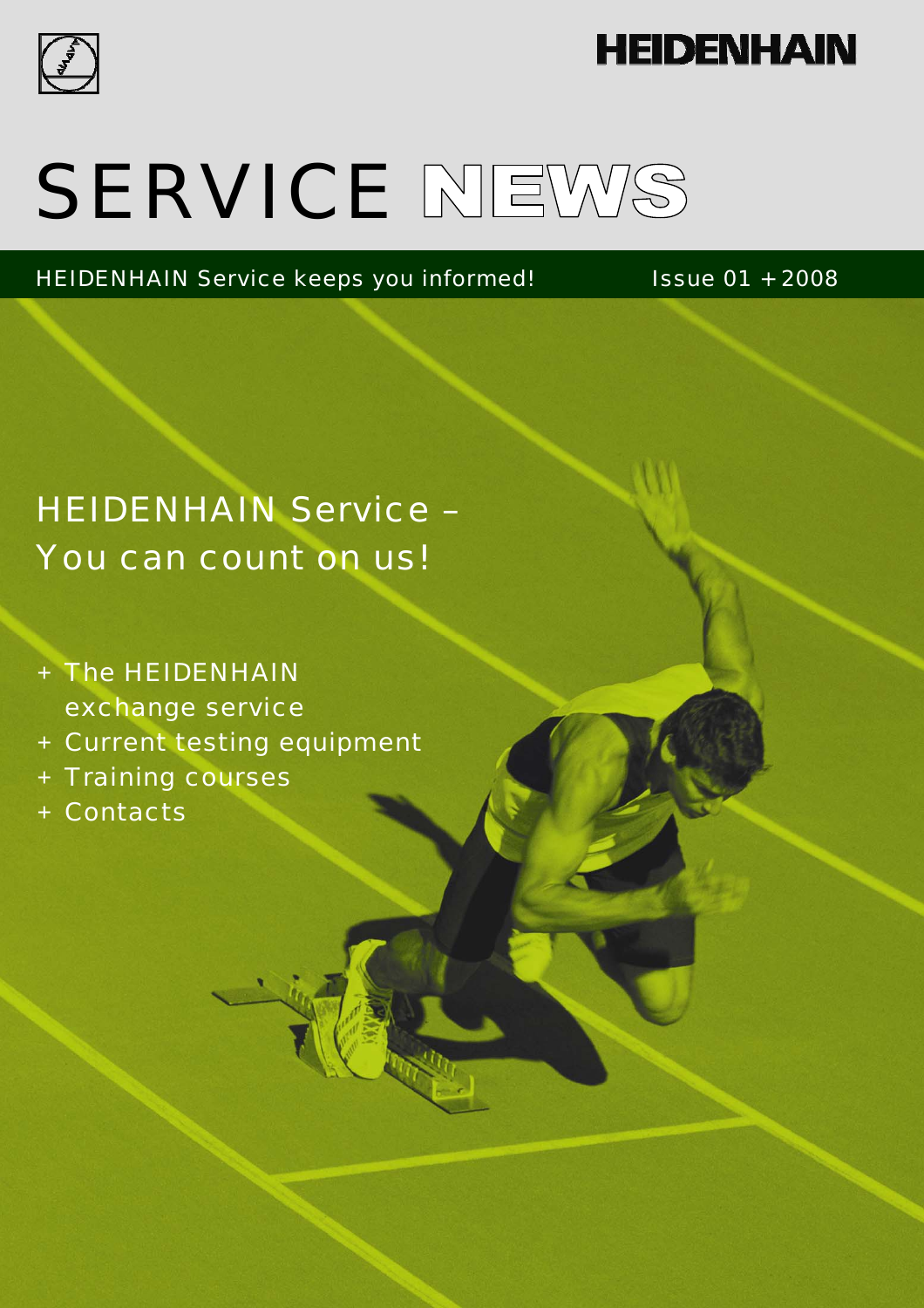# **The HEIDENHAIN Exchange Service**

### **The HEIDENHAIN Exchange Service**

As part of its comprehensive service package, HEIDENHAIN offers you a rapid exchange service.

We will immediately send you the required device at no charge, so that production can resume if the machine has come to a standstill.

Once the defective device has been returned, we will only charge you the repair costs incurred.

You get to keep the replacement unit, with a warranty period of 12 months.

Our central exchange-unit warehouse stocks all control components, drives and high-value encoders from the current sales program, as well as the HEIDENHAIN components that have been used on machine tools in the past 20 years.



### **Your Contacts to HEIDENHAIN Service**

**HEIDENHAIN helpline for repairs, spare parts, exchange units and complaints** 

Team Germany +49 (8669) 31-3121

Team worldwide +49 (8669) 31-3123

Complaint Management +49 (8669) 31-3135

service.order@heidenhain.de

### **Technical HEIDENHAIN Helpline:**

Measuring Systems/Machine Calibration +49 (8669) 31-3104 service.ms-support@heidenhain.de

NC Programming +49 (8669) 31-3103 service.nc-pgm@heidenhain.de

NC Support +49 (8669) 31-3101 service.nc-support@heidenhain.de PLC Programming for TNC +49 (8669) 31-3102 service-plc@heidenhain.de

Lathe Controls +49 (8669) 31-3105 service.ms-support@heidenhain.de

For further information refer to our website:

### **www.heidenhain.de**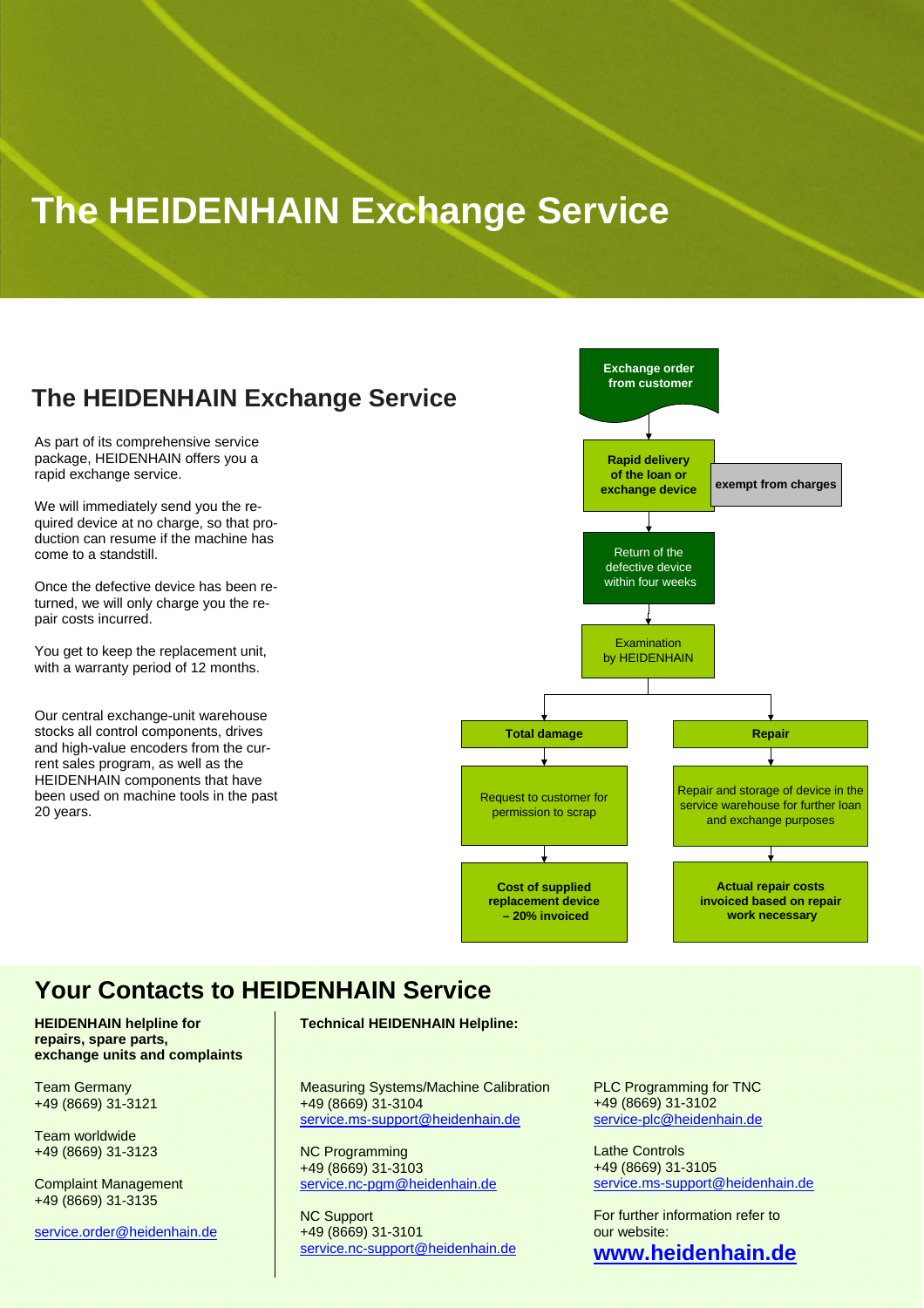# **Testing Equipment for HEIDENHAIN Encoders**

**for EnDat, SSI, Fanuc and Mitsubishi interfaces** 

### **IK 215 – The Testing Equipment for Absolute Interfaces**

HEIDENHAIN offers an adjusting and testing package for diagnosis and adjustment of HEIDENHAIN encoders with absolute interface. It consists of the following components: IK 215 Interface Card for mounting in a PCI expansion slot of a personal computer.

**A**djusting and **T**esting **S**oftware (**ATS**) with integrated local encoder database for automatic encoder identification.

The functions supported by the ATS software vary depending on the encoder and the encoder interface. The EnDat interface makes it possible not only to display the position value but also to read out the online diagnostics, to read or write parameters, shift datums, set write-protection and use further inspection functions, etc.



**IK 215 – Adjusting and Testing Software** 

With the current software version 1.8, a broad range of functions for testing and adjusting of encoders with **EnDat, Fanuc, Mitsubishi** and **SSI** interfaces can now be offered. Another essential element is the online diagnosis function for purely serial encoders. Previously, encoders were diagnosed with the PWM 9 on the basis of the  $1-V_{PP}$  signals. For this purpose the signal errors TV1, TV2, phase, amplitude ratio and, if available, the position and width data of the reference mark are analyzed and displayed.

On encoders with purely serial interfaces, the  $1-V_{\text{PD}}$  signals are not available anymore and the diagnosis is based on the so-called valuation numbers, which are transmitted digitally via the interface. The valuation numbers provide detailed information on the status of the internal incremental and absolute scanning signals and the position value formation (interaction of incremental, absolute and multiturn tracks). The valuation numbers are limited by the ATS software in the marginal areas and displayed as functional reserve of the encoder.

The IK 215 with ATS software, version 1.8, is effective immediately. The ATS software and the operating manual can be downloaded free of charge from the HEIDENHAIN Filebase.

Please also note our training courses on the next page.

#### **Items supplied:**

IK 215 Adjusting and Testing Package ID number 547858-01

- IK 215
- CD ROM with ATS software
- User's Manual
- 5 adapter cables for HEIDENHAIN encoders